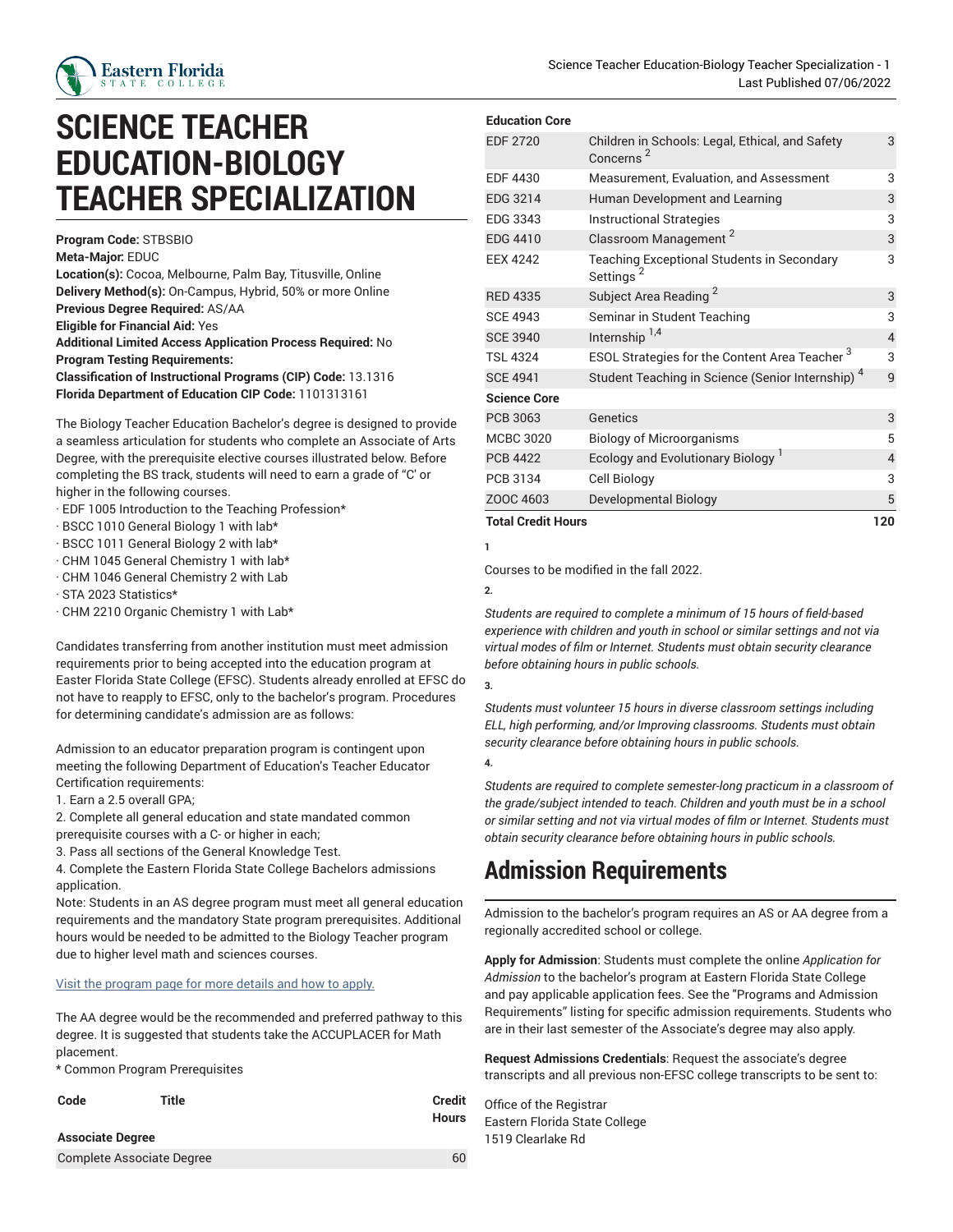

Cocoa, FL 32922

### **Transcript Evaluation**

Transcripts will be evaluated by the Registrar's Office for courses applicable to the selected degree program. While an AAS degree is not acceptable for entrance into BS programs, if the student has an AAS degree, or an associate's degree that is not from a regionally accredited institution, but one that is accredited by a body recognized by the U.S. Department of education, a course-by-course evaluation will be done in accordance with EFSC's transfer practices to determine course transfer eligibility.

| Course            | <b>Title</b>                                                       | <b>Credit</b><br><b>Hours</b> |
|-------------------|--------------------------------------------------------------------|-------------------------------|
| Year 1            |                                                                    |                               |
| Term 1            |                                                                    |                               |
| <b>EDF 2720</b>   | Children in Schools: Legal, Ethical, and<br><b>Safety Concerns</b> | 3                             |
| EDG 3214          | Human Development and Learning                                     | 3                             |
| <b>MCBC 3020</b>  | <b>Biology of Microorganisms</b>                                   | 5                             |
| <b>PCB 4422</b>   | <b>Ecology and Evolutionary Biology</b>                            | $\overline{4}$                |
|                   | <b>Credit Hours</b>                                                | 15                            |
| Term 2            |                                                                    |                               |
| <b>EDG 3343</b>   | <b>Instructional Strategies</b>                                    | 3                             |
| PCB 3063          | Genetics                                                           | 3                             |
| <b>PCB 3134</b>   | <b>Cell Biology</b>                                                | 3                             |
| <b>TSL 4324</b>   | <b>ESOL Strategies for the Content Area</b>                        | 3                             |
|                   | Teacher                                                            |                               |
|                   | <b>Credit Hours</b>                                                | 12                            |
| Term 3            |                                                                    |                               |
| <b>EDF 4430</b>   | Measurement, Evaluation, and Assessment                            | 3                             |
| <b>EEX 4242</b>   | <b>Teaching Exceptional Students in</b>                            | 3                             |
|                   | <b>Secondary Settings</b>                                          |                               |
|                   | <b>Credit Hours</b>                                                | 6                             |
| Year <sub>2</sub> |                                                                    |                               |
| Term 4            |                                                                    |                               |
| <b>EDG 4410</b>   | <b>Classroom Management</b>                                        | 3                             |
| <b>RED 4335</b>   | Subject Area Reading                                               | 3                             |
| <b>SCE</b>        | 3940 Internship                                                    | $\overline{4}$                |
| ZOOC 4603         | Developmental Biology                                              | 5                             |
|                   | <b>Credit Hours</b>                                                | 15                            |
| Term 5            |                                                                    |                               |
| <b>SCE 4941</b>   | Student Teaching in Science (Senior<br>Internship)                 | 9                             |
| <b>SCE 4943</b>   | Seminar in Student Teaching                                        | 3                             |
|                   | <b>Credit Hours</b>                                                | 12                            |
|                   | <b>Total Credit Hours</b>                                          | 60                            |

**1**

New courses under development.

# **Graduation Requirements**

Responsibility for meeting the requirements for graduation rests with the student. Students must fulfill all admissions requirements in addition to the program requirements to receive a degree from EFSC. The bachelor's degree is awarded to those students who have:

- 1. Filed an '*Intent to Graduate*' Application and paid the graduation fee. Applications submitted after the published deadline will incur a late fee.
- 2. Earned a minimum of 120 unduplicated credit hours as outlined in the program of study.
- 3. Earned an overall cumulative grade point average of 2.0 or higher in the 3000-4000 level courses attempted. Transfer work will be included in attempts.
- 4. Earned at least 39 of the 120 credit hours in 3000-level courses or above (upper-division), or as specified in the program requirements.
- 5. Completed 36 semester hours of general education coursework in accordance with the Associate in Arts general education requirements.
- 6. Demonstrated proficiency in a foreign language through any of the following means: completion of two years of high school instruction in the same foreign language (with a grade of D or higher); completion of a college-level course at the Elementary-2 level (or higher) in a foreign language or in American Sign Language (ASL) (e.g., [SPN 1121](/search/?P=SPN%201121) Spanish 2, [FRE 1121](/search/?P=FRE%201121) French 2, [ASL 1150](/search/?P=ASL%201150) American Sign Language 2; achievement of minimum scores on a foreign language proficiency exam; achievement of appropriate scores on nationally standardized examination programs in accordance with recommendations established by the statewide Articulation Coordinating Committee (ACC); or documented completion of a high school diploma from a foreign country where the student studied in a language other than English.
- 7. Civic Literacy Competency: Senate Bill 1108 amends s.1007.25, Florida Statutes (F.S.), to require ANY student entering a FCS institution in the 2021-2022 school year and thereafter to complete a course AND pass an assessment to demonstrate competency in civic literacy prior to the award of a baccalaureate degree. This rule applies to all students who are entering into baccalaureate programs under the 2021-22 catalog year regardless of prior postsecondary coursework earned in Florida or out-of-state, prior admit terms at Eastern Florida State College, or prior degrees earned.

*Students who were previously exempted from the civic literacy competency or graduated as having met the competency must still meet the graduation competency under the new requirements if they return or pursue a bachelor's degree in fall 2021 or later.*

### **A. Course Requirement**

Complete one of two State-designated courses: AMH 2020 – US History since 1877 or POS 2041 – American National Government, with a grade of "C" or higher.

Students may also earn credit for the courses through credit-byexam:

- Advanced Placement Government and Politics: United States (Minimum Score 3)
- Advanced Placement United States History (Minimum Score 4)
- CLEP: American Government (Minimum Score 50)